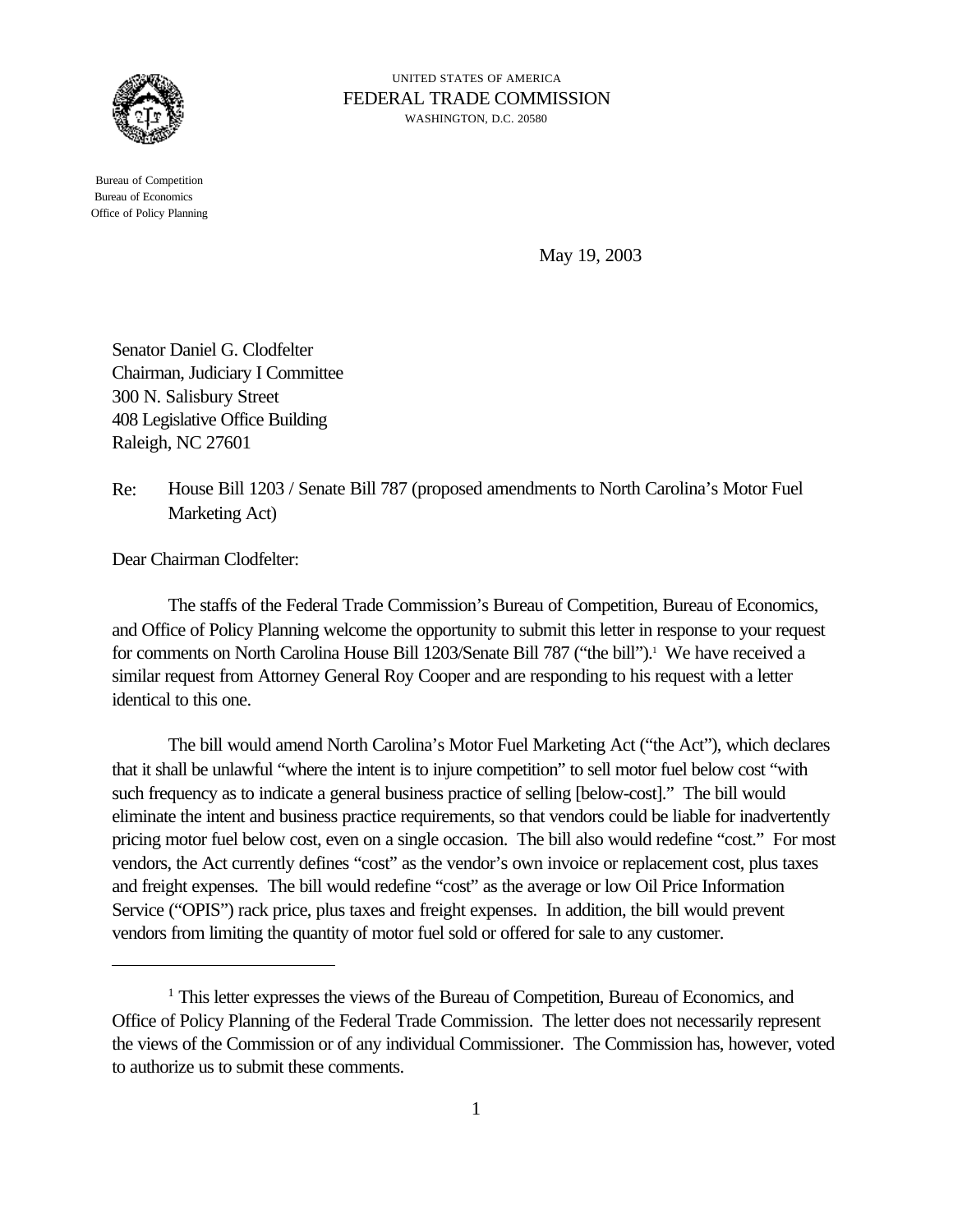We believe that there is a significant risk that the bill could harm consumers. Gasoline is a significant consumer expenditure; assuming no change in demand, even a 1 cent increase in the retail price of gasoline would cost North Carolina consumers approximately \$42.5 million annually.<sup>2</sup>

Our views are summarized below:

- Low prices benefit consumers. Consumers are harmed only if low prices allow a dominant competitor to raise prices later to supracompetitive levels.
- Scholarly studies indicate that below-cost pricing that leads to monopoly rarely occurs. The Supreme Court has found such studies to be credible.
- Past studies suggest that below-cost sales of motor fuels that lead to monopoly are especially unlikely.
- The federal antitrust laws deal with below-cost pricing that has a dangerous probability of leading to monopoly. The FTC, the Department of Justice's Antitrust Division, state attorneys general, and private parties can bring suit under the federal antitrust laws against anticompetitive below-cost pricing.
- If the proposed legislation leads to higher prices in circumstances in which there is no danger of the lower prices leading to monopoly, then consumers will be harmed.
- The bill likely would deter procompetitive pricing. By eliminating the Act's intent and business practice requirements, the bill could subject vendors to civil liability – including treble damages and a \$10,000 fine per violation – for cutting prices, even if the vendors have no intent to engage in anticompetitive conduct, and even if the vendor prices below cost on a single occasion. As a result, many vendors likely would avoid procompetitive price-cutting.
- There is a substantial risk that the bill will cause some vendors to raise their prices. In redefining cost as the average or low reseller rack cost rather than the vendor's own cost, the bill could force vendors to sell motor fuel based on their competitors' costs rather than their own costs. This requirement likely would cause some vendors to raise their prices.

<sup>2</sup> *See* U.S. Energy Information Administration data available at http://www.eia.doe.gov/emeu/states/oilsales\_trans/oilsales\_trans\_nc.html (showing North Carolina average daily gasoline sales of 11.65 million gallons between March 2002 and February 2003).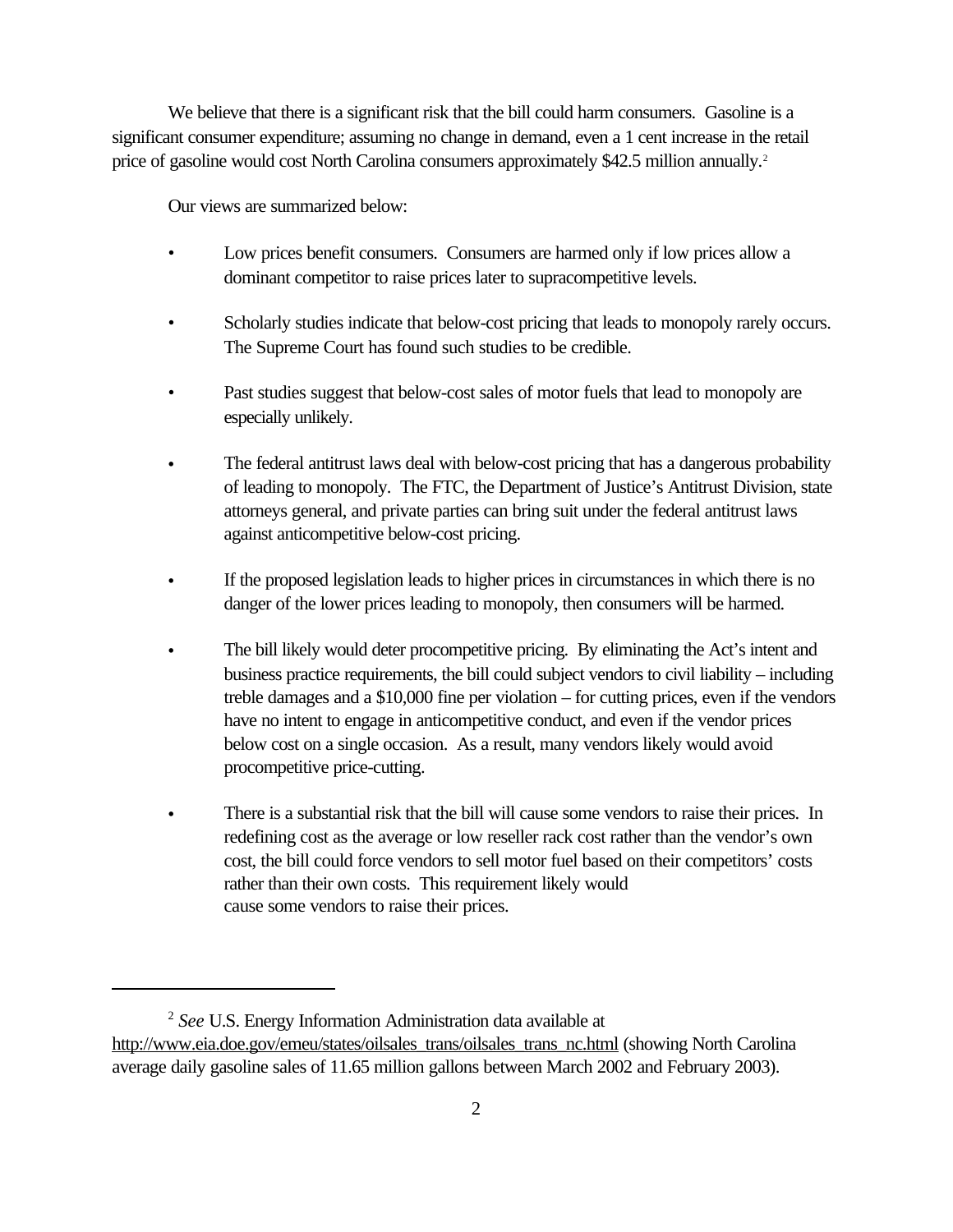#### **I. Interest and Experience of the Federal Trade Commission**

The Federal Trade Commission is charged by statute with preventing unfair methods of competition and unfair or deceptive acts or practices in or affecting commerce.<sup>3</sup> Under this statutory mandate, the Commission seeks to identify business practices that impede competition or increase costs without offering countervailing benefits to consumers. In particular, Commission staff have often assessed the competitive impact of regulations and business practices in the petroleum industry. In recent years, the Commission has investigated, among others, the mergers of Chevron and Texaco, Exxon and Mobil, and BP and Amoco; the proposed merger of petroleum refiners Valero Energy and Ultramar Diamond Shamrock; and the combination of the refining and marketing businesses of Shell, Texaco, and Star Enterprises.<sup>4</sup>

The Commission and its staff have also investigated, conducted workshops, and commented on proposed regulations regarding motor fuel pricing. In 2001, the Commission, using the competition analysis principles in the Merger Guidelines, completed investigations of spikes in reformulated gasoline prices in several Midwest states in the spring and summer of 2000,<sup>5</sup> and of gasoline price increases in West Coast markets.<sup>6</sup> In the last two years, the Commission has held two public conferences to examine factors that affect prices of refined petroleum products in the United States.<sup>7</sup> Commission staff also has filed public comments with the Environmental Protection Agency concerning "boutique fuel" regulations.<sup>8</sup> On numerous occasions, Commission staff has offered comments on proposed state laws covering various aspects of gasoline sales, including laws that would ban sales of motor fuels below

3 Federal Trade Commission Act, 15 U.S.C. § 45.

<sup>4</sup> *See Valero Energy Corp.*, Docket C-4031 (2001) (consent order), *Chevron Corp.*, Docket C-4023 (2001) (consent order); *Exxon Corp.,* Docket C-3907 (2001) (consent order); *British Petroleum Company p.l.c.,* 127 F.T.C. 515 (1999) (consent order); *Shell Oil Co.,* 125 F.T.C. 769 (1998) (consent order).

<sup>5</sup> Midwest Gasoline Price Investigation, Final Report of the Federal Trade Commission (Mar. 29, 2001).

<sup>6</sup> *FTC Closes Western States Gasoline Investigation,* FTC Press Release (May 7, 2001).

<sup>7</sup> *FTC to Hold Public Conference/Opportunity for Comment on U.S. Gasoline Industry,* FTC Press Release (July 12, 2001); *FTC to Hold Second Public Conference on the U.S. Oil and Gasoline Industry in May 2002*, FTC Press Release (Dec. 21, 2001).

<sup>8</sup> Comments of the Staff of the General Counsel, Bureaus of Competition and Economics, and the Midwest Region of the Federal Trade Commission, *Study of Unique Gasoline Fuel Blends ("Boutique Fuels"), Effects on Fuel Supply and Distribution and Potential Improvements, EPA* 420-P-01-004, Public Docket No. A-2001-20 (Jan. 30, 2002).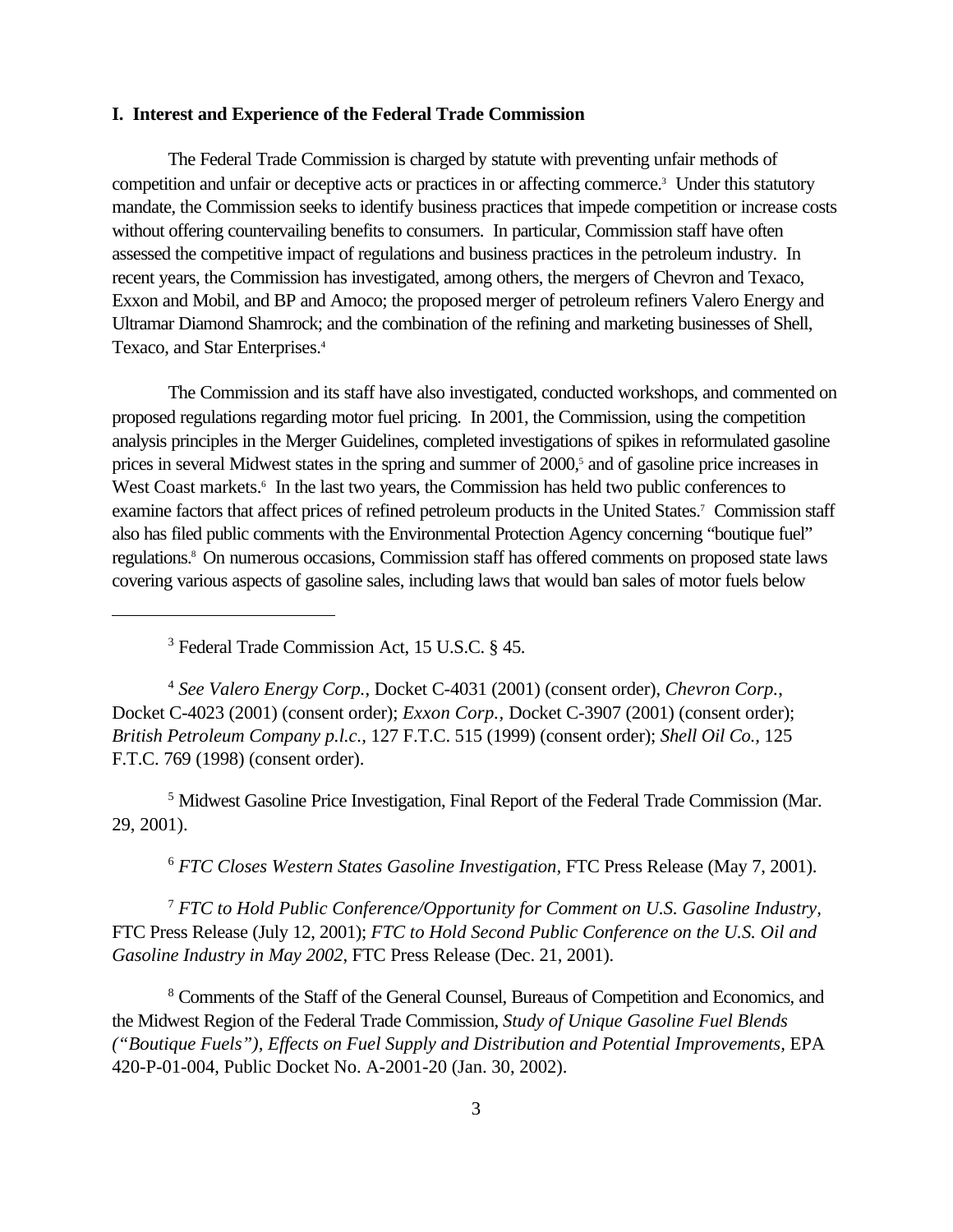cost.<sup>9</sup>

#### **II. Analysis of House Bill 1203 / Senate Bill 787**

Currently, North Carolina's Motor Fuel Marketing Act prohibits vendors from selling motor fuel below cost.<sup>10</sup> The Act declares that it shall be unlawful "where the intent is to injure competition" to sell motor fuel below cost "with such frequency as to indicate a general business practice of selling at . . . less than the cost of the [fuel]." The Act defines "cost" for refiners or terminal suppliers as "the refiner's or terminal supplier's prevailing price ... or the lowest prevailing price within 10 days prior to a sale alleged to be in violation of [North Carolina law]," plus freight expenses and taxes. For all other vendors, the Act defines cost as "the invoice or replacement cost, whichever is less . . . of motor fuel within 10 days prior to the date of sale," plus freight expenses and taxes.

If signed into law, the bill would amend the Act in several ways. Most important, the bill would redefine "cost" for all vendors as freight charges, taxes, and the lesser of (1) the "most recently published average reseller rack cost of motor fuel by grade and quality, as calculated by the Oil Price Information Service" or (2) the "low OPIS Rack Price as reported by OPIS," in either case for the particular terminal from which the motor fuel was delivered. As a practical matter, the "low OPIS Rack Price" will be lower than the "average reseller rack cost."

<sup>9</sup>*See, e.g.*, Testimony of Jerry Ellig, Deputy Director, Office of Policy Planning, Before the State of Hawaii Joint Legislative Hearing (Jan. 28, 2003) available at http://www.ftc.gov/be/V030005.htm; Letter from Joseph J. Simons, Director, FTC Bureau of Competition, and R. Ted Cruz, Director, FTC Office of Policy Planning, to Gov. George E. Pataki of New York (Aug. 8, 2002) available at http://www.ftc.gov/be/V020019.pdf; Letter from Joseph J. Simons, Director, FTC Bureau of Competition, and R. Ted Cruz, Director, FTC Office of Policy Planning to Hon. Robert F. McDonnell, Commonwealth of Virginia House of Delegates (Feb. 15, 2002) at http://www.ftc.gov/be/V020011.htm; Letter from Ronald B. Rowe, Director for Litigation, FTC Bureau of Competition, to Hon. David Knowles, California State Assembly (May 5, 1992); Prepared Statement of Claude C. Wild III, Director, FTC Denver Regional Office, before the State, Veterans, and Military Affairs Committee of the Colorado State Senate (Apr. 22, 1992); Letter from Claude C. Wild III, Director, FTC Denver Regional Office, to Hon. Bill Morris, Kansas State Senate (Feb. 26, 1992); Letter from Claude C. Wild III, Director, FTC Denver Regional Office, to David Buhler, Executive Director, Utah Department of Commerce (Jan. 29, 1992); Letter from Thomas B. Carter, Director, FTC Dallas Regional Office, to Hon. W.D. Moore, Jr., Arkansas State Senate (Mar. 22, 1991); Letter from Jeffrey I. Zuckerman, Director, FTC Bureau of Competition, to Hon. Jennings G. McAbee, Chairman, Ways and Means Committee, Other Taxes and Revenues Subcommittee, South Carolina House of Representatives (May 12, 1989).

<sup>10</sup> *See* N.C. GEN. STAT. § 75-80 *et seq*.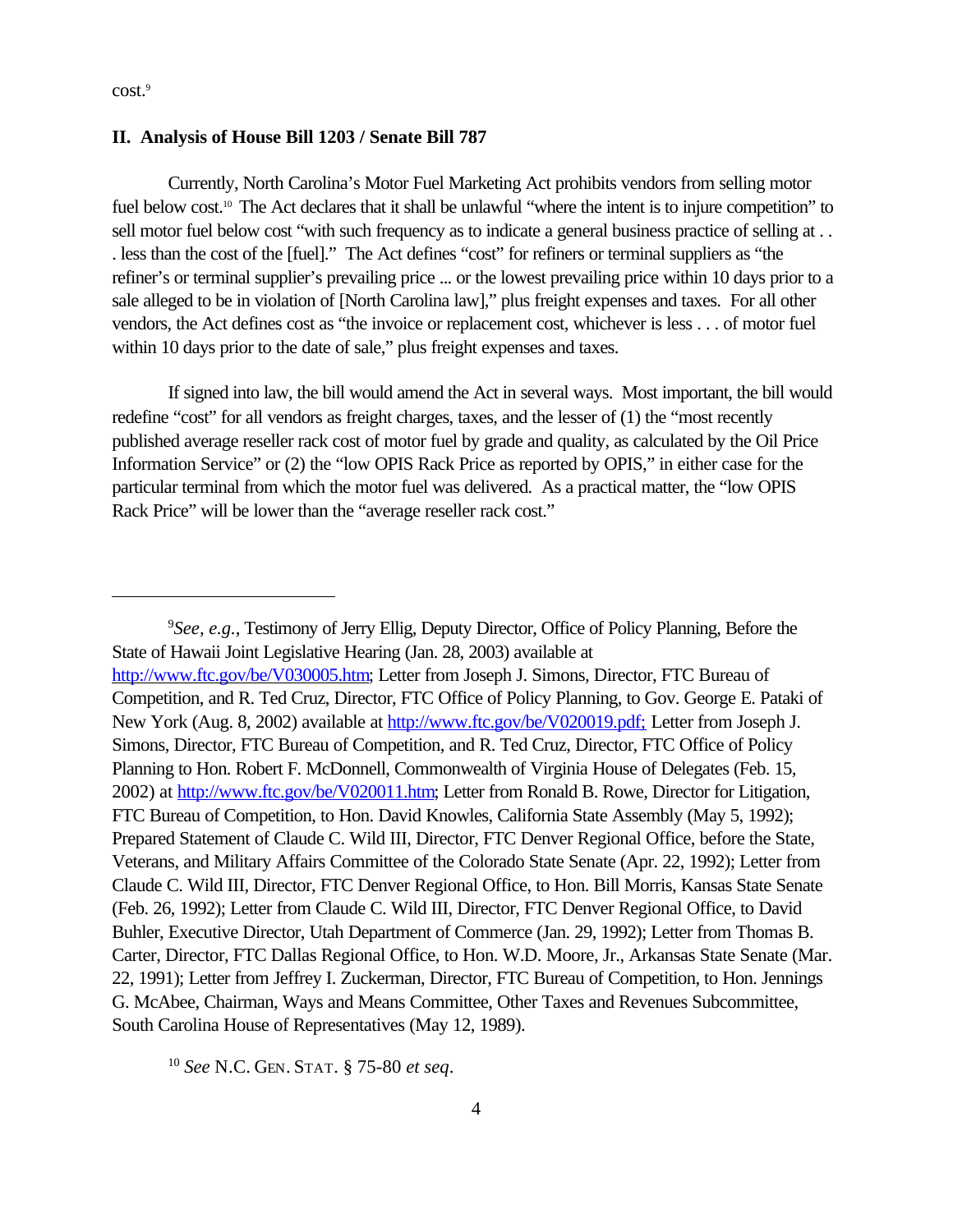The bill has several other notable provisions. Under the Act, below-cost pricing is unlawful only where "the intent is to injure competition" and where the below-cost sales occur "with such frequency as to indicate a general business practice of selling [below-cost]." The bill would eliminate both requirements. In addition, the bill would raise the maximum civil penalty for each offense from \$1,000 to \$10,000, and would allow private entities to recover treble damages and attorneys' fees for offenses (rather than actual and exemplary damages, and costs). The bill would retain the Act's exception for meeting competition. Finally, the bill would prevent vendors from limiting the quantity of motor fuel sold or offered for sale to any customer.

We believe that the bill is unnecessary to protect North Carolina's consumers. Anticompetitive below-cost pricing is already illegal under federal antitrust laws.11 Moreover, by eliminating the Act's intent and business practice requirements, and by redefining costs to the average or low reseller rack cost, the bill likely would deter procompetitive price-cutting and cause some vendors to raise their prices.

## **A. Anticompetitive below-cost pricing is already illegal under federal antitrust law and North Carolina law**

### **i. Antitrust law protects consumers, not competitors**

The federal antitrust laws are fundamental to national economic policy and our free market system. The antitrust laws ensure that markets remain competitive, efficient, and dynamic.

Under these laws, both the Federal Trade Commission and the Antitrust Division of the United States Department of Justice may bring enforcement actions against anticompetitive below-cost pricing. The federal government has launched several predatory pricing investigations and predatory unilateral conduct cases during the past several years.12 In addition, private plaintiffs and state attorneys general have the right to bring predatory pricing cases. Under Section 4 of the Clayton Act, any person who has been injured in his business or property as a result of conduct forbidden by the antitrust laws can seek treble damages for that injury.<sup>13</sup> State attorneys general, acting as *parens patriae*, also may bring such actions.

<sup>13</sup> 15 U.S.C. § 15.

<sup>&</sup>lt;sup>11</sup> Predatory pricing claims are brought under Section 2 of the Sherman Act, 15 U.S.C.  $\S$  2. Plaintiffs can also claim anticompetitive predation under the Robinson-Patman Act, 15 U.S.C. § 13(a) (as amended).

<sup>12</sup> Notable examples include *American Airlines* and *Microsoft*. *See*, e.g., *United States v. AMR Corp.*, 2001-1 Trade Cas. (CCH) ¶ 73,251 (D. Kan. 2001); *United States v. Microsoft Corp.*, 253 F.3d 34 (D.C. Cir.), *cert. denied*, 534 U.S. 952 (2001).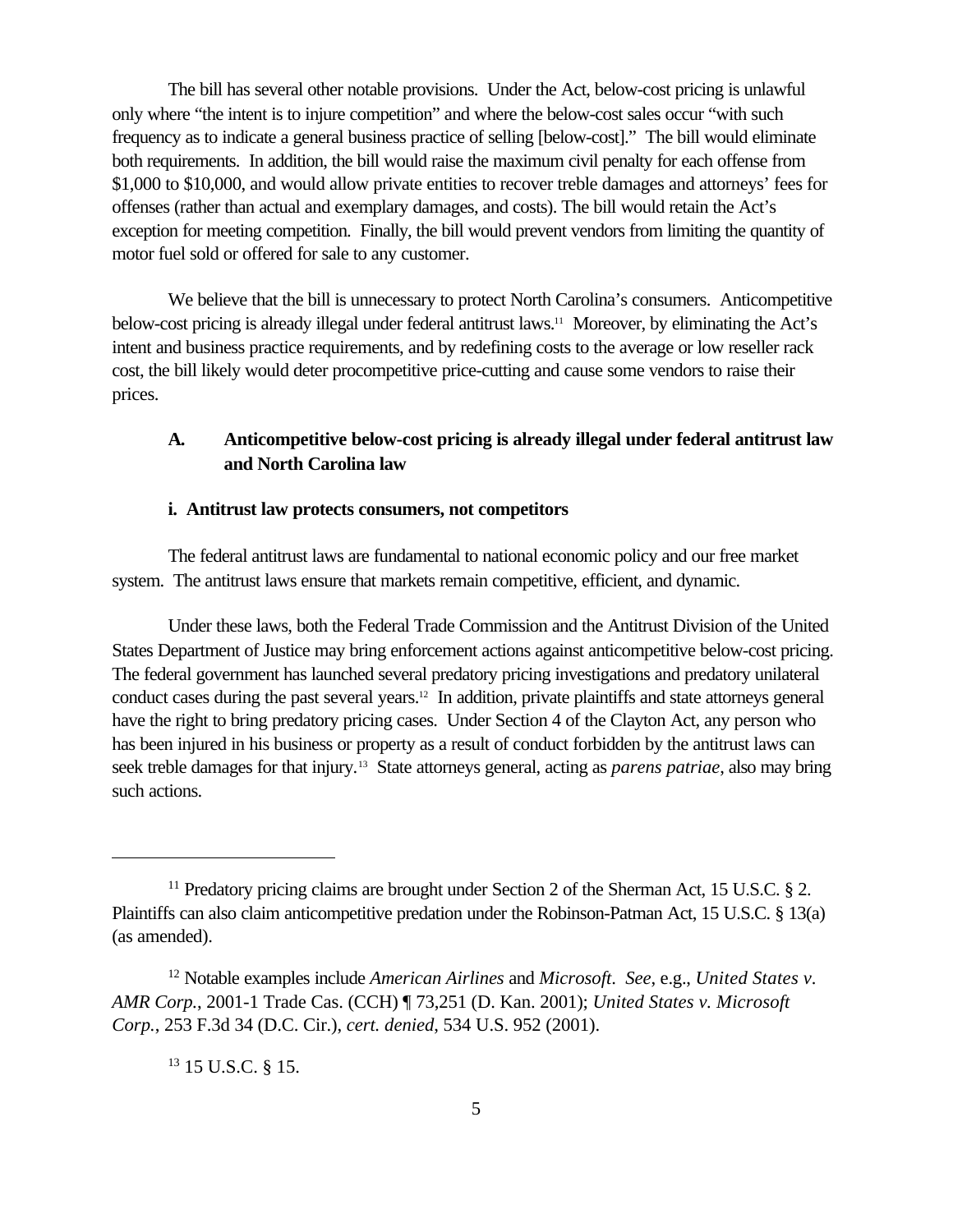Although anticompetitive below-cost pricing is illegal, the United States Supreme Court has cautioned that antitrust law should not prevent procompetitive price-cutting. Congress designed the antitrust laws for "the protection of competition, not competitors."14 In other words, the federal antitrust laws promote and maintain legitimate, vigorous price competition, irrespective of how individual competitors may fare. Vigorous price competition allows consumers to reap the benefits of lower prices, greater variety, and higher quality goods and services. In several important antitrust decisions, the Court has been absolutely clear that consumer welfare is the linchpin of the antitrust laws, and that low prices, as a general matter, are "a boon to consumers."<sup>15</sup>

### **ii. Only prices below the price cutter's costs can be predatory**

The Supreme Court has directly addressed low pricing strategies. In *Brooke Group*, the seminal case in this area, the Court expressly held that a defendant does not violate the antitrust laws by cutting prices merely because the low prices decrease a plaintiff's profits. "Low prices benefit consumers regardless of how those prices are set."16 Rather, to be unlawful, the low prices, at a minimum, must be predatory. "[S]o long as they are above predatory levels, [low prices] do not threaten competition. . . . We have adhered to this principle regardless of the type of antitrust claim involved."17 "[W]e have rejected elsewhere the notion that above-cost prices that are below general market levels or the costs of a firm's competitors inflict injury to competition cognizable under the antitrust laws."<sup>18</sup>

The Court has defined predatory pricing, in turn, as "pricing below an appropriate measure of [the defendant's] cost for the purpose of eliminating competitors in the short run and reducing competition in the long run."19 Although the Court has not stated what the appropriate measure of cost should be, prominent antitrust scholars and several federal circuit courts have concluded that the price-

<sup>14</sup> *Brunswick Corp. v. Pueblo Bowl-O-Mat, Inc.*, 429 U.S. 477, 488 (1977) (quoting *Brown Shoe Co. v. United States,* 370 U.S. 294, 320 (1962)).

<sup>15</sup> *Brooke Group Ltd. v. Brown & Williamson Tobacco Corp*., 509 U.S. 209, 224 (1993); *Atlantic Richfield Co. v. USA Petroleum Co.*, 495 U.S. 328 (1990); *Matsushita Elec. Indus. Co. v. Zenith Radio Corp.*, 475 U.S. 574 (1986).

<sup>16</sup> *Brooke Group*, 509 U.S. at 223 (quoting *Atlantic Richfield Co.* 495 U.S. at 340).

<sup>17</sup> *Id.* (quoting *Atlantic Richfield Co.*, 495 U.S. at 340).

<sup>18</sup> *Id.* (citing *Atlantic Richfield Co.,* 495 U.S. at 340).

<sup>19</sup> *Cargill, Inc. v. Monfort of Colorado, Inc.*, 479 U.S. 104, 117 (1986).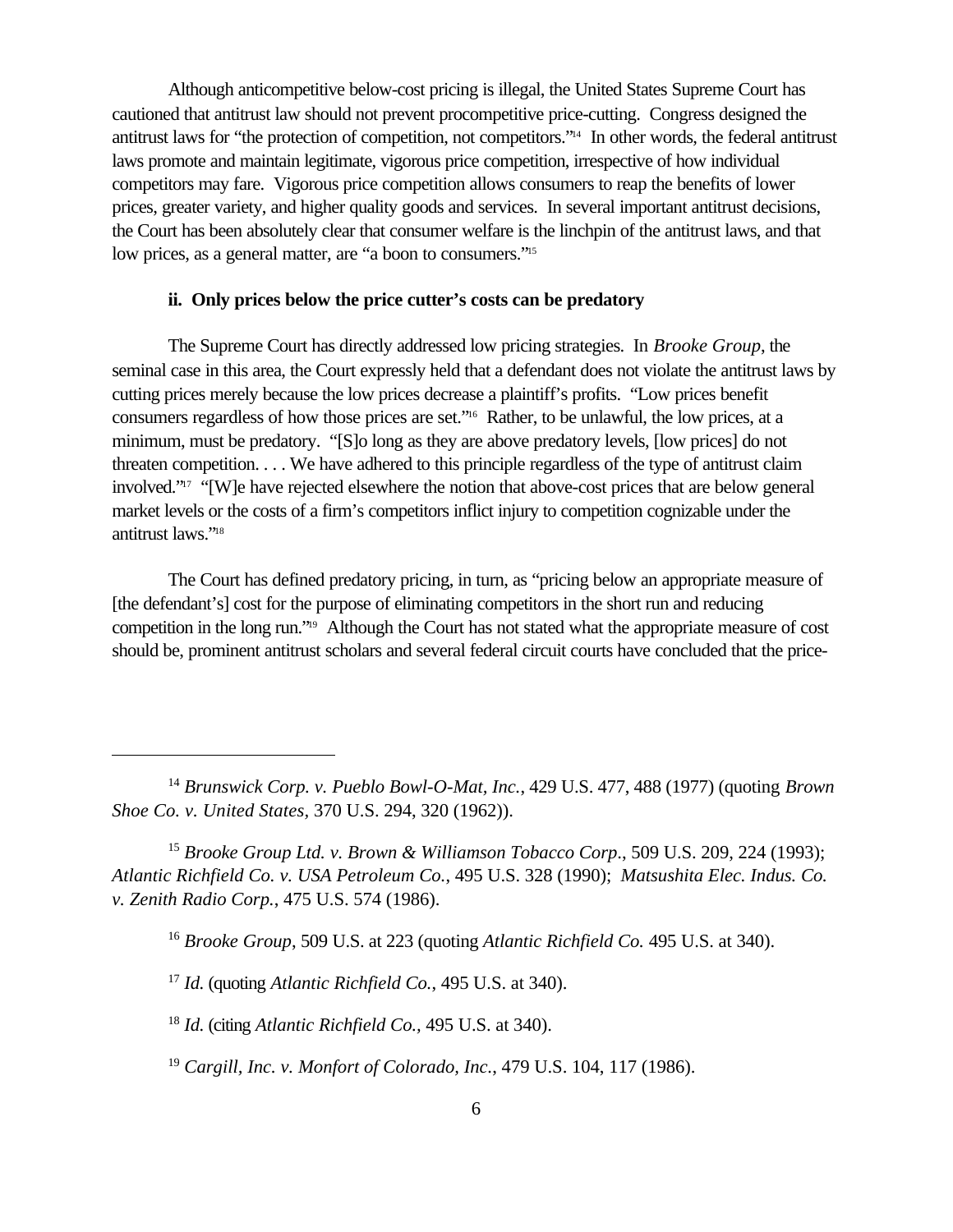cutter's marginal costs, or a close proxy such as average variable costs, should be the yardstick.<sup>20</sup>

It is critical to note that, whatever cost measure is chosen, the pertinent comparison is to the *price-cutter's* costs, not the costs of its rivals. If the price-cutter has lower costs, and thus is more efficient, than its rivals, no predatory pricing occurs when it prices above its own costs, irrespective of whether those prices are below its rivals' costs. "To hold that the antitrust laws protect competitors from the loss of profits due to such price competition would, in effect, render illegal any decision by a firm to cut prices in order to increase market share."<sup>21</sup>

#### **iii. Not all below-cost pricing harms consumers**

Below-cost pricing by itself, however, is insufficient under the antitrust laws to constitute a violation. Under federal law, consumers must also be injured, and consumers are not harmed by below-cost pricing *unless* sustained above-cost prices occur later on:

[T]he short-run loss is definite, but the long-run gain depends on successfully neutralizing the competition. Moreover, it is not enough simply to achieve monopoly power, as monopoly pricing may breed quick entry by new competitors eager to share in the excess profits. The success of any predatory scheme depends on maintaining monopoly power for long enough both to recoup the predator's losses and to harvest some additional gain.<sup>22</sup>

Thus, even if a below-cost pricing strategy succeeds in temporarily reducing the number of competitors, the price-cutter must find a way to keep competitors from returning after it tries to raise prices again. Otherwise, the below-cost pricing strategy, which requires that the firm incur losses on every sale, will not succeed. When a firm fails to recoup short-run losses (from sales at below-cost

<sup>21</sup>*Brooke Group*, 509 U.S. at 223 (quoting *Cargill*, 479 U.S. at 116).

<sup>22</sup>*Matsushita Elec.*, 475 U.S. at 589.

<sup>20</sup> *See Kelco Disposal, Inc. v. Browning-Ferris Indus.*, 845 F.2d 404, 407 (2d Cir. 1988), *aff'd on other grounds,* 492 U.S. 257 (1989) (finding that "[p]rices that are below reasonably anticipated marginal cost, and its surrogate, reasonably anticipated average variable cost . . . are presumed predatory"); *MCI Communications Corp. v. AT&T*, 708 F.2d 1081, 1122-23 (7<sup>th</sup> Cir.), *cert. denied,* 464 U.S. 891 (1983) (holding that no predatory intent can be presumed from prices at or above long run incremental cost); *International Air Indus. v. American Excelsior Co.*, 517 F.2d 714, 724 (5th Cir. 1975), *cert. denied*, 424 U.S. 943 (1976) (holding that plaintiff must show that "either (1) a competitor is charging a price below his average variable cost ... or (2) the competitor is charging a price below its short-run, profit maximizing price and barriers to entry are great enough to enable the discriminator to reap the benefits of predation before new entry is possible"); P. Areeda and H. Hovenkamp, *Antitrust Law*, ¶ 724; P. Areeda and D. Turner, "Predatory Pricing and Related Practices under Section 2 of the Sherman Act," 88 *Harv. L. Rev.* 697 (1975). In *Brooke Group*, the parties both agreed that average variable cost should be the appropriate measure.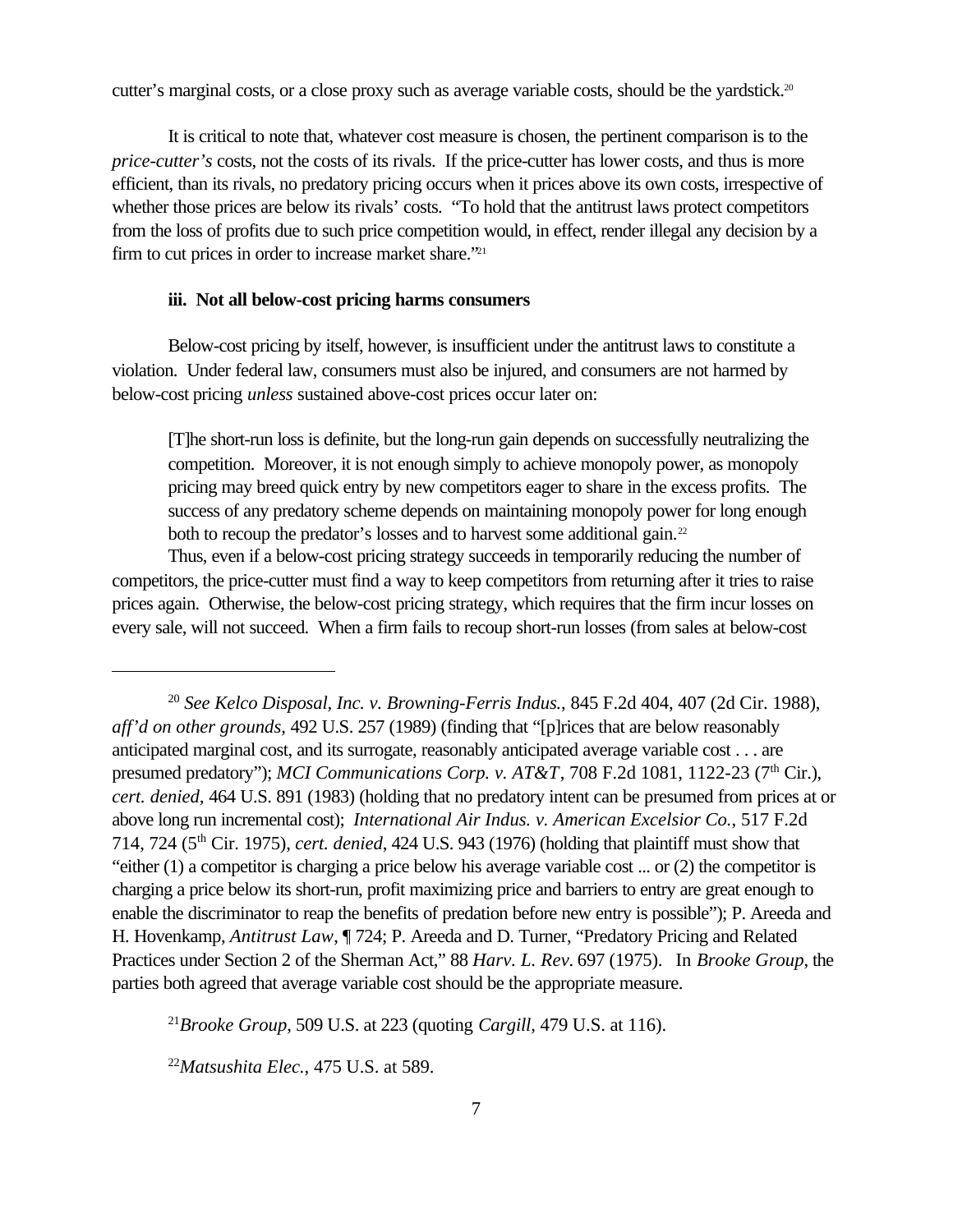prices) in the long run, consumers enjoy a windfall. And without harm to consumers, an antitrust violation does not occur. "The second prerequisite to holding a competitor liable under the [federal] antitrust laws for charging low prices is a demonstration that the competitor had a reasonable prospect, or, under § 2 of the Sherman Act, a dangerous probability, of recouping its investment in below-cost prices. ... Evidence of below-cost pricing is not alone sufficient to permit an inference of probable recoupment and injury to competition. ... Although unsuccessful predatory pricing may encourage some inefficient substitution toward the product being sold at less than its cost, unsuccessful predation is in general a boon to consumers. ... That below-cost pricing may impose painful losses on its target is of no moment to the antitrust laws if competition is not injured. ..."<sup>23</sup>

Given the strong stance of the Supreme Court in favor of the benefits of low prices and the care it has devoted to explaining what types of price cutting are illegal under the antitrust laws, the North Carolina bill is not necessary to protect consumers from anticompetitive below-cost pricing.<sup>24</sup>

# **B. Scholarly studies and court decisions suggest that anticompetitive below-cost pricing rarely happens**

To assess further whether this legislation is necessary, it may be helpful to consider the extensive scholarship on anticompetitive below-cost pricing. In an exhaustive discussion of the topic, Frank Easterbrook, now sitting on the U.S. Court of Appeals for the Seventh Circuit, noted that "[s]tudies of many industries find little evidence of profitable predatory practices in the United States or abroad. These studies are consistent with the result of litigation; courts routinely find that there has been no predation."<sup>25</sup>

More recent analyses largely confirm Easterbrook's conclusion. A leading textbook on industrial organization economics notes that "[g]iven all the problems in identifying predatory pricing, it is not surprising that economists and lawyers have found few instances of successful price predation in which rivals are driven out of business and prices then rise. Although predation is frequently alleged in

<sup>23</sup> *Brooke Group,* 509 U.S. at 224, 226.

<sup>24</sup> Under federal law, competition is not considered harmed unless consumers are harmed. Mere injury to competitors is insufficient. *See, e.g., Rebel Oil Co., Inc. v. Atlantic Richfield Co.*, 51 F.3d 1421, 1433 (9th Cir.), *cert. denied*, 516 U.S. 987 (1995) ("Of course, conduct that eliminates rivals reduces competition. But reduction of competition does not invoke the Sherman Act until it harms consumer welfare."). Whether or not North Carolina's state courts would interpret injury to competition similarly is not clear. Courts construing below-cost pricing statutes in other states have not always done so. *See, e.g., Home Oil Co. v. Sam's East, Inc.*, 2002 WL 857391 (M.D. Ala. Apr. 26, 2002).

<sup>25</sup> Frank H. Easterbrook, "Predatory Strategies and Counterstrategies," 48 *U. Chi. L. Rev.* 263, 313-14 (1981).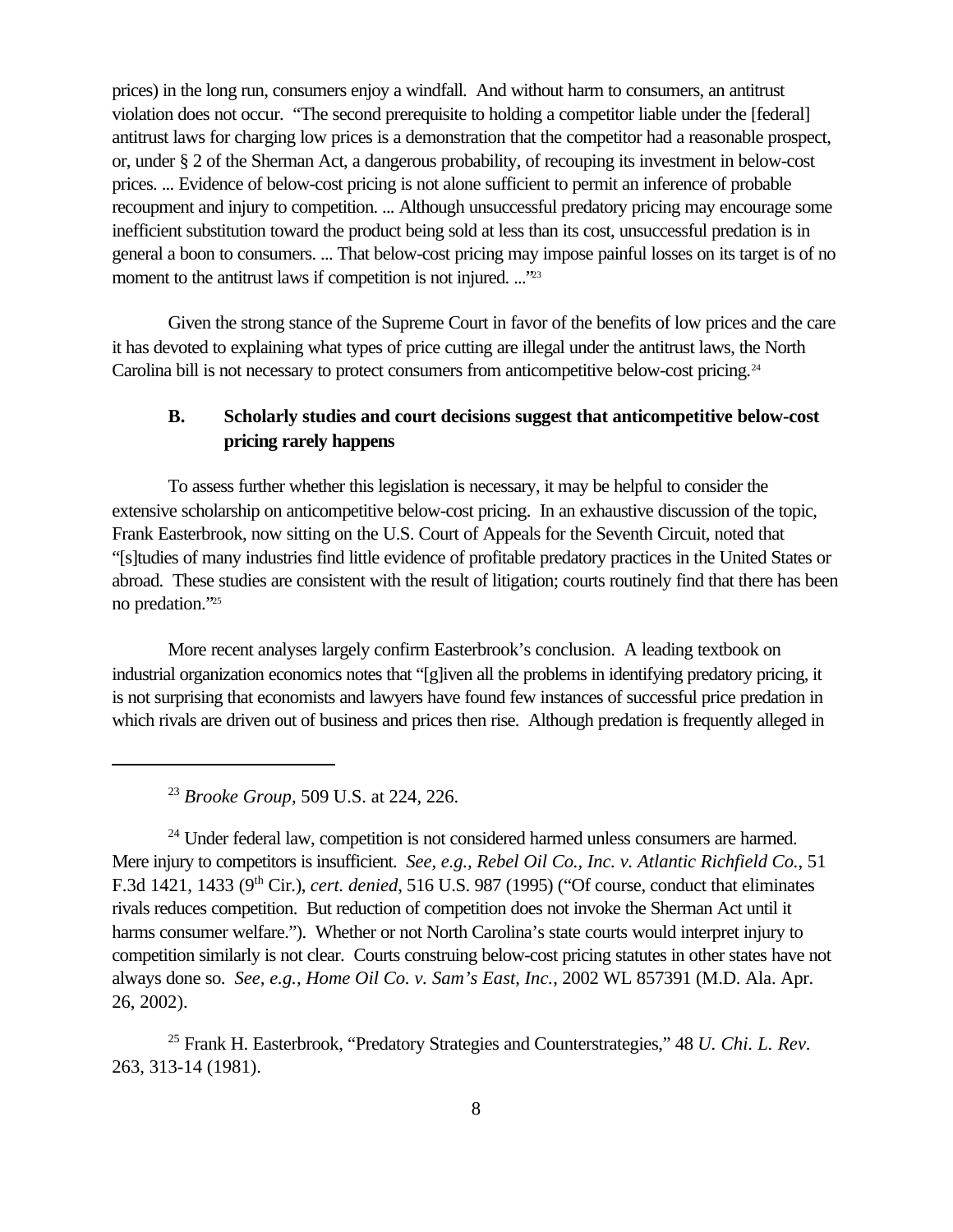lawsuits, careful examination of these cases indicates that predation in the sense of pricing below cost usually did not occur."<sup>26</sup> Predation sometimes occurs,<sup>27</sup> but not nearly as frequently as claimed.

Because it is difficult to profit from anticompetitive below-cost pricing, the Supreme Court, in keeping with scholarship on this point, has found that "there is a consensus among commentators that predatory pricing schemes are rarely tried, and even more rarely successful."28 Therefore, the Court has emphasized the need to take great care to distinguish between procompetitive price cutting and anticompetitive predation because "cutting prices in order to increase business often is the very essence of competition. . . . "29"

In short, the bill appears to address a problem that not only is already covered under federal antitrust law, but also is unlikely to occur in any event.

# **C. Past studies show that anticompetitive below-cost sales of motor fuels are especially unlikely**

A series of studies suggests that anticompetitive below-cost pricing is especially unlikely in gasoline retailing. Laws to prevent anticompetitive below-cost pricing of motor fuels have been investigated extensively during the past two decades. The issue originally arose in the 1980s, when various parties expressed concern that major oil companies were selling gasoline below cost in order to drive independent stations out of business. Numerous states considered enacting legislation to ban below-cost pricing of motor fuel. The U.S. Department of Energy (USDOE) conducted a comprehensive investigation of predatory pricing allegations in gasoline markets.

In 1984, USDOE released a final report to Congress examining whether vertically integrated refiners were "subsidizing" their retail gasoline operations in a way that might be predatory or anticompetitive. The study was based on extensive pricing data and internal oil company documents subpoenaed by the USDOE. USDOE found that there was no evidence of predation or anticompetitive subsidization. The agency concluded that increased pressures on gasoline retailers were not caused by anticompetitive behavior on the part of the major oil companies. Rather, the decline in the overall number of retail outlets and the intensification of competition among gasoline marketers were attributable to decreased consumer demand for gasoline in some areas and a continuing trend toward

<sup>29</sup> *Id.* at 594.

<sup>26</sup> Dennis W. Carlton and Jeffrey M. Perloff, *Modern Industrial Organization* 342 (Addison-Wesley, 2000).

<sup>27</sup> *See* Jeffrey Church and Roger Ware, *Industrial Organization: A Strategic Approach* 659 (Irwin McGraw-Hill, 2000).

<sup>28</sup> *Matsushita Elec.*, 475 U.S. at 589.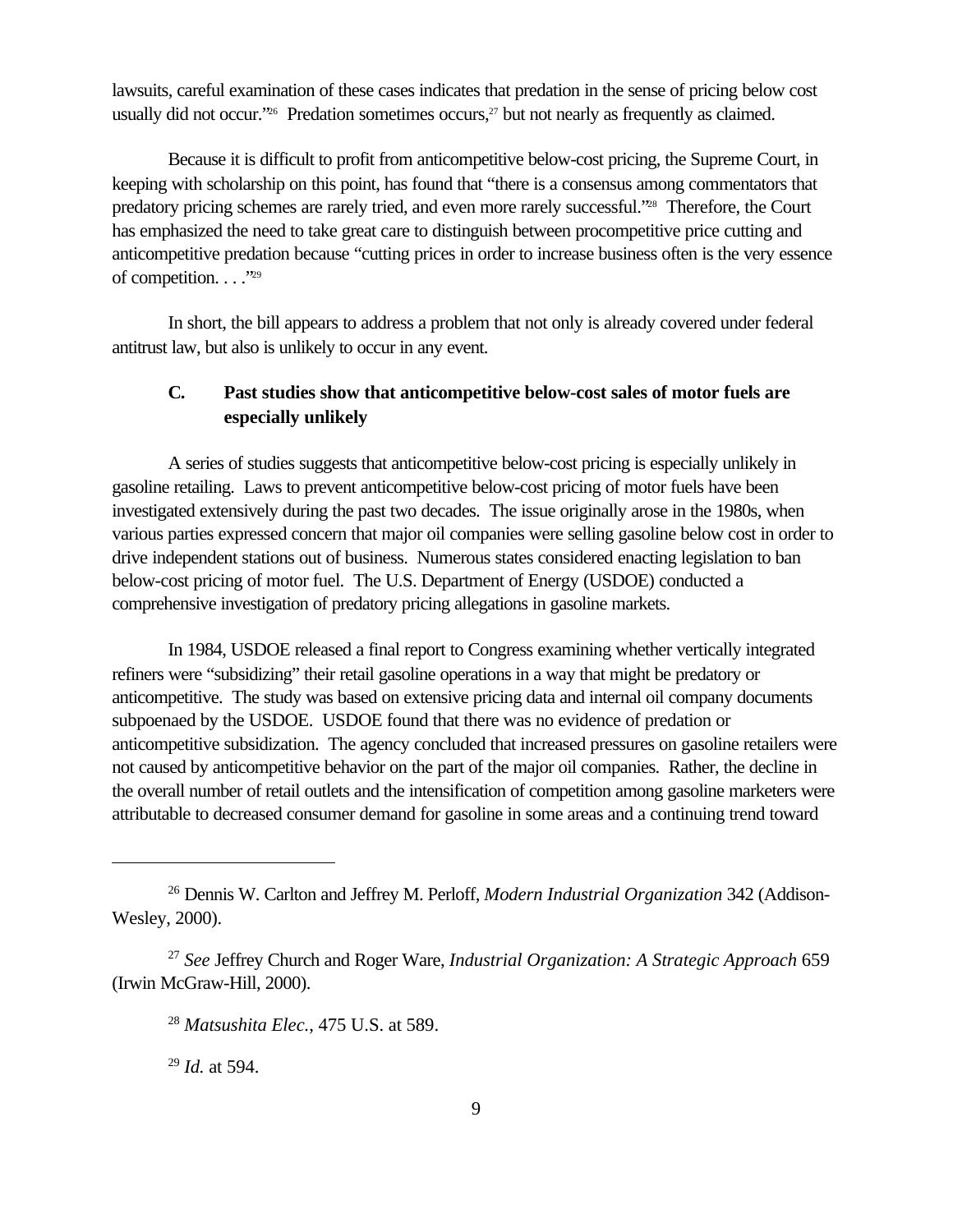the use of more efficient, higher-volume retail outlets.<sup>30</sup>

Since 1996, the Commission has investigated the pricing practices of virtually every major oil company, and Commission staff have found no convincing evidence of predatory pricing in the retail gasoline market. In several recent investigations, the FTC has expressed concern about unduly high concentration levels in certain gasoline markets. In these cases, however, the Commission was concerned that concentration, among other things, could lead to *higher*, not predatory (lower), gasoline prices.

Several states have also conducted their own studies. In 1987, a Joint Legislative Study Committee created by the Arizona legislature recommended that no new legislation be enacted to restrict the pricing of motor fuels in Arizona. "The marketplace for petroleum products is very competitive in Arizona," the committee concluded.<sup>31</sup>

In 1986, the Washington State Attorney General initiated a study of motor fuel pricing to determine whether refiners were engaged in anticompetitive subsidization of company-owned service stations. Information was gathered on the practices of all eight of the major companies in Washington for a three-year sample period. The Washington study found that lessee-dealers paid essentially the same prices as company-owned stations more than 99 percent of the time.<sup>32</sup>

More recently, the Commonwealth of Pennsylvania conducted a study examining a variety of proposals for legislation affecting retail gasoline sales in the state. The report extensively analyzed "sales below cost" laws and declined to recommend that Pennsylvania enact one. In fact, the Pennsylvania study raised significant doubts about the theory that gasoline retailers were engaging in anticompetitive below-cost pricing, and it warned that a "sales below cost" law might harm consumers more than it would help them:

Unfortunately, such laws may serve to deter, rather than enhance, competition. The reason for such deterrence is that it may open up firms who engage in low, but non-predatory, pricing to litigation. Seeing the threat of litigation, such firms may change strategy and charge consumers

<sup>30</sup> USDOE, *Deregulated Gasoline Marketing: Consequences for Competition, Competitors, and Consumers* (Mar. 1984); USDOE, *Final Report: The State of Competition in Gasoline Marketing* (1981).

<sup>&</sup>lt;sup>31</sup> Final Report to the Arizona Joint Legislative Study Committee on Petroleum Pricing and Marketing Practices and Producer Retail Divorcement 35 (Dec. 1988).

 $32$  Final Report to the Washington State Legislature on the Attorney General's Investigation of Retail Gasoline Marketing 14 (Aug. 12, 1987).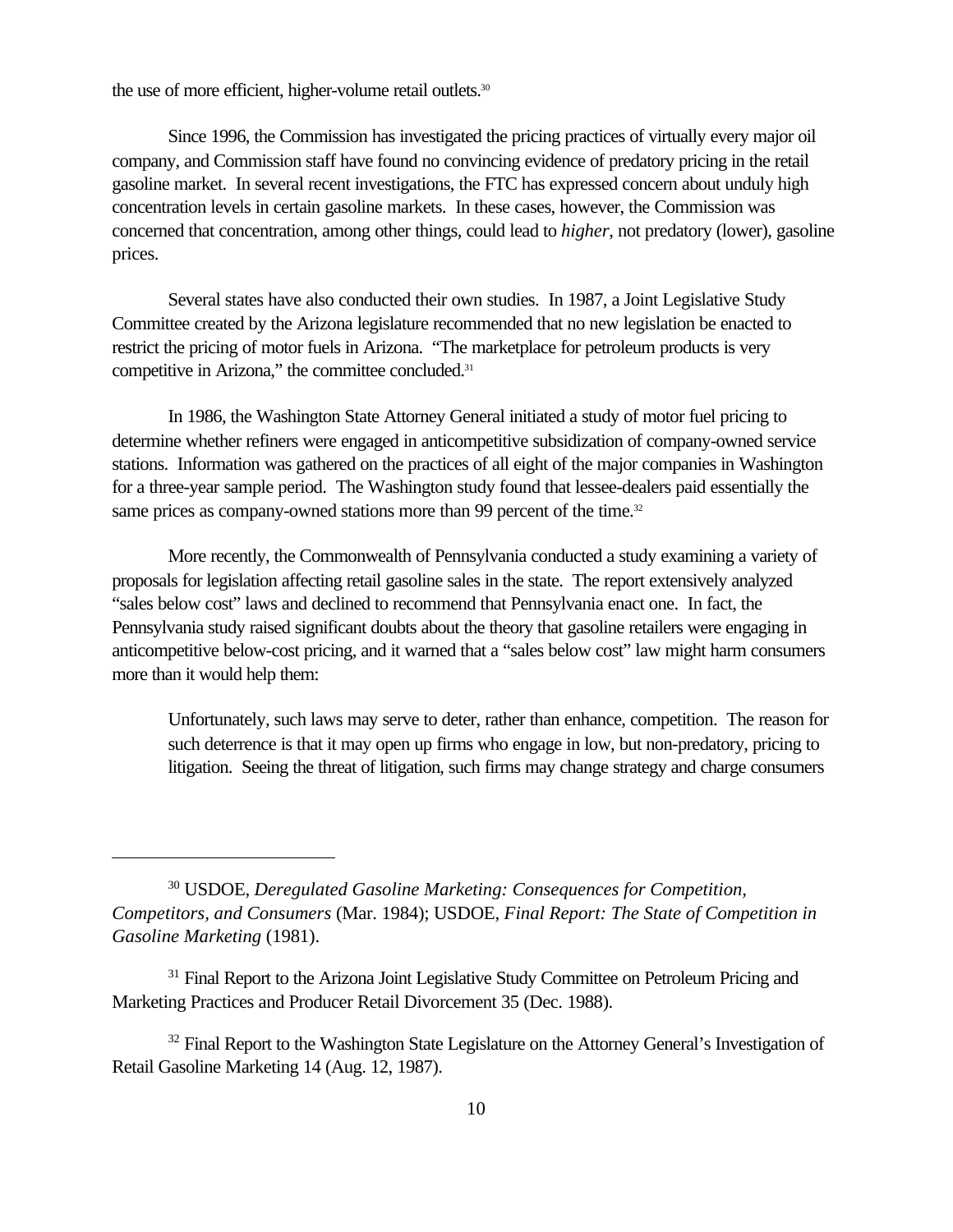higher prices.<sup>33</sup>

Competitors will, of course, sometimes complain that the competition charges prices that are too low. Competitors have an incentive to do so if they believe such complaints will lead to legislation that will allow them to charge higher prices. Thus far, no systematic study has produced evidence that predatory pricing is likely to be a significant problem in retail gasoline markets.

## **D. The bill likely would deter procompetitive price-cutting and cause some vendors to raise their prices**

By eliminating the Act's intent and business practice requirements, and by redefining costs to the average reseller rack cost, the bill likely would deter procompetitive price-cutting and force some vendors to raise their prices. The provision prohibiting quantity limits also likely would deter procompetitive price-cutting.

### **i. The intent and business practice requirements**

The Act's intent and business practice requirements preclude vendors from being held liable for isolated or unintended instances of below-cost pricing. By eliminating these requirements, the bill likely would deter procompetitive price-cutting. Under the bill, vendors could be liable for treble damages, attorneys' fees, and a civil penalty of up to \$10,000 for inadvertently pricing motor fuel below cost, even on a single occasion. Similarly, the bill would prohibit procompetitive below-cost pricing, such as special promotions or below-cost pricing that may accompany the launch of a new retail outlet. For such short-term price cuts, there is no risk to consumers of monopolization or any other anticompetitive effects. The risk of damages and a substantial civil penalty, however, likely would deter vendors from cutting prices. Moreover, the mere threat of litigation may deter vendors from selling motor fuel at prices that are legal and above cost, but low enough to prompt complaints from competitors.

In short, by eliminating these requirements, the bill likely would deter vendors from offering consumers low prices, without providing consumers with any corresponding benefit.

### **ii. The redefinition of cost**

Similarly, by redefining "cost" to the average or low reseller rack cost, the bill likely would deter procompetitive price-cutting and could even cause some vendors to raise their prices. In the first place, the bill calculates cost based not on a vendor's own costs, but on costs to other competitors. Unless the vendor happens to purchase its gasoline at a price greater than or equal to the bill's definition of cost, the definition will not correspond to the vendor's actual cost. The federal courts, basic

<sup>33</sup> Commonwealth of Pennsylvania, Legislative Budget and Finance Committee, *Factors Affecting Motor Fuel Prices and the Competitiveness of PA's Motor Fuels Market* 35 (Oct. 2000).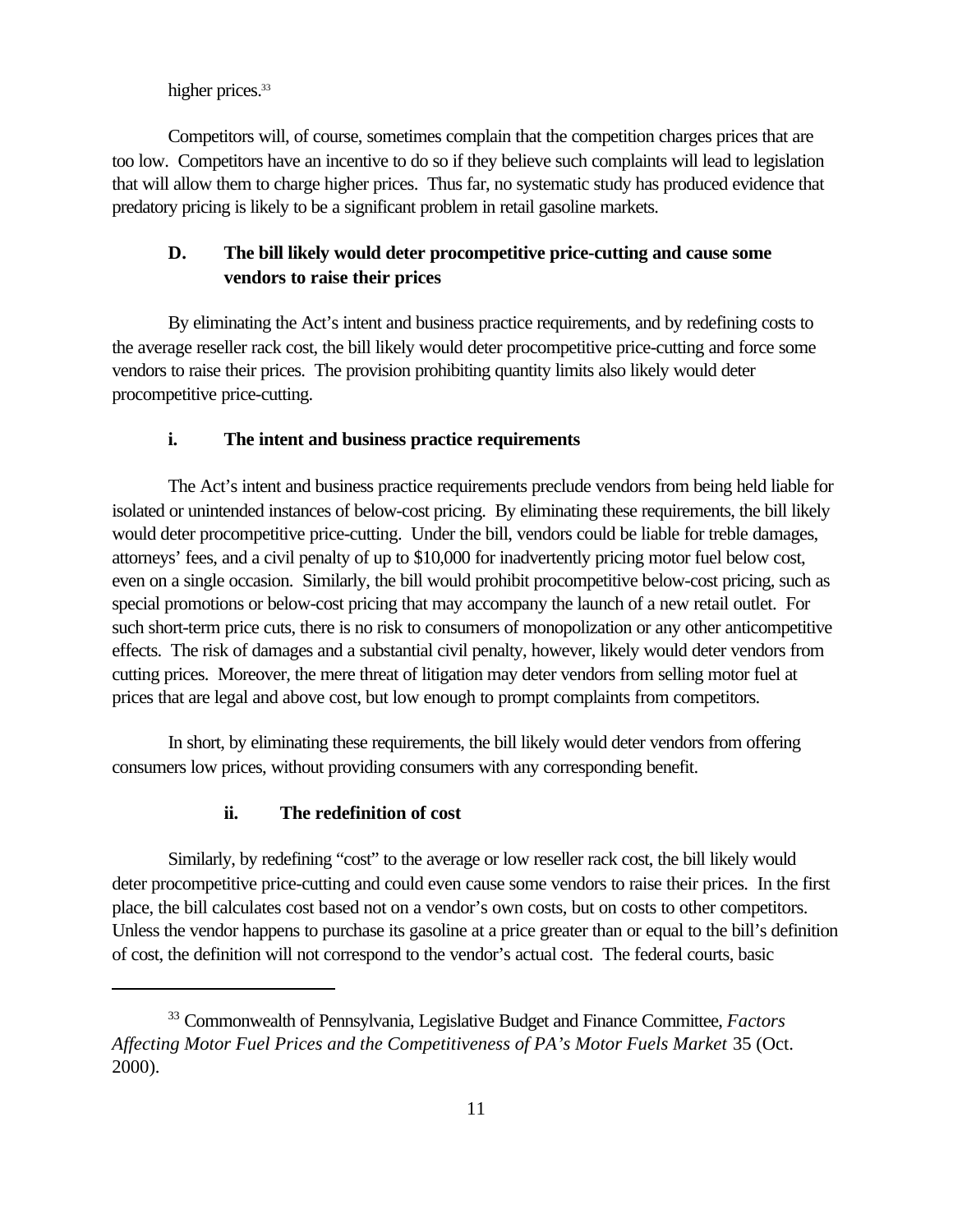economic principles, and virtually all prominent antitrust scholars agree that the relevant measure of cost should be that of the vendor, not its competitors.<sup>34</sup> If the vendor has lower costs than its competitors and prices equal to or above those costs, consumers will benefit from the vendor's greater efficiency. Predatory or anticompetitive pricing can never occur when a vendor prices at or above its own costs, even if those prices are below its rivals' costs.

There are additional problems with the bill's definition of cost. In particular, data from OPIS may not accurately reflect the prices available to vendors. OPIS data is simply a rack posting and does not reflect discounts that may be available to jobbers and retailers. A jobber or retailer who negotiates a price better than those reported by OPIS would not be able to pass that price reduction on to consumers. Vendors sometimes negotiate volume-based discounts, but under the bill's definition of cost, such vendors may be unable to put gasoline on sale at the end of the month to achieve volumebased savings. Consumers would pay higher prices as a result.

The timing of the OPIS prices presents another problem. A vendor may decide, for procompetitive reasons, to charge a lower price based on the cost of gasoline when purchased, rather than the current rack price. As a result, if the price at the rack subsequently increases, a vendor could violate the bill by selling gasoline above its own costs, but below subsequent rack prices. There is no consumer benefit to punishing vendors in this situation.

Inversions present yet another problem. Jobbers and retailers usually pay a higher price for branded than for unbranded gasoline; inversions occur when the unbranded price for gasoline exceeds the branded price. When gasoline supplies are tight, the unbranded price rises and can surpass branded rack prices (and implicit branded wholesale prices paid by lessee dealers and companyoperated outlets). In this situation, branded stations could violate the proposed law during a price inversion, even if the vendors charged prices that exceeded their actual costs.

### **iii. The quantity limit provision**

Finally, by preventing vendors from limiting the quantity of motor fuel sold or offered for sale to any customer, the proposed law would further discourage procompetitive price-cutting. This provision would prevent a vendor from offering its customers a special price for a limited quantity. For many products, such as groceries and fast food products, vendors offer consumers a low price and limit the quantity of the product that consumers can buy. Vendors find it necessary to limit quantity, because it is possible that competing vendors could buy the entire inventory and deprive consumers of the benefit of the low price. These types of offers are procompetitive because they offer consumers low prices. This provision preventing vendors from limiting quantities effectively would allow competitors to buy a rival's entire inventory, thereby making it more difficult for the rival to sell motor fuel to consumers at low prices. It is not clear if competitors would do so; FTC staff could not find any empirical data on this point, perhaps because of the rarity of such a provision for motor fuel. By preventing vendors from

<sup>34</sup> *See* notes 19 and 20, *supra*, and accompanying text.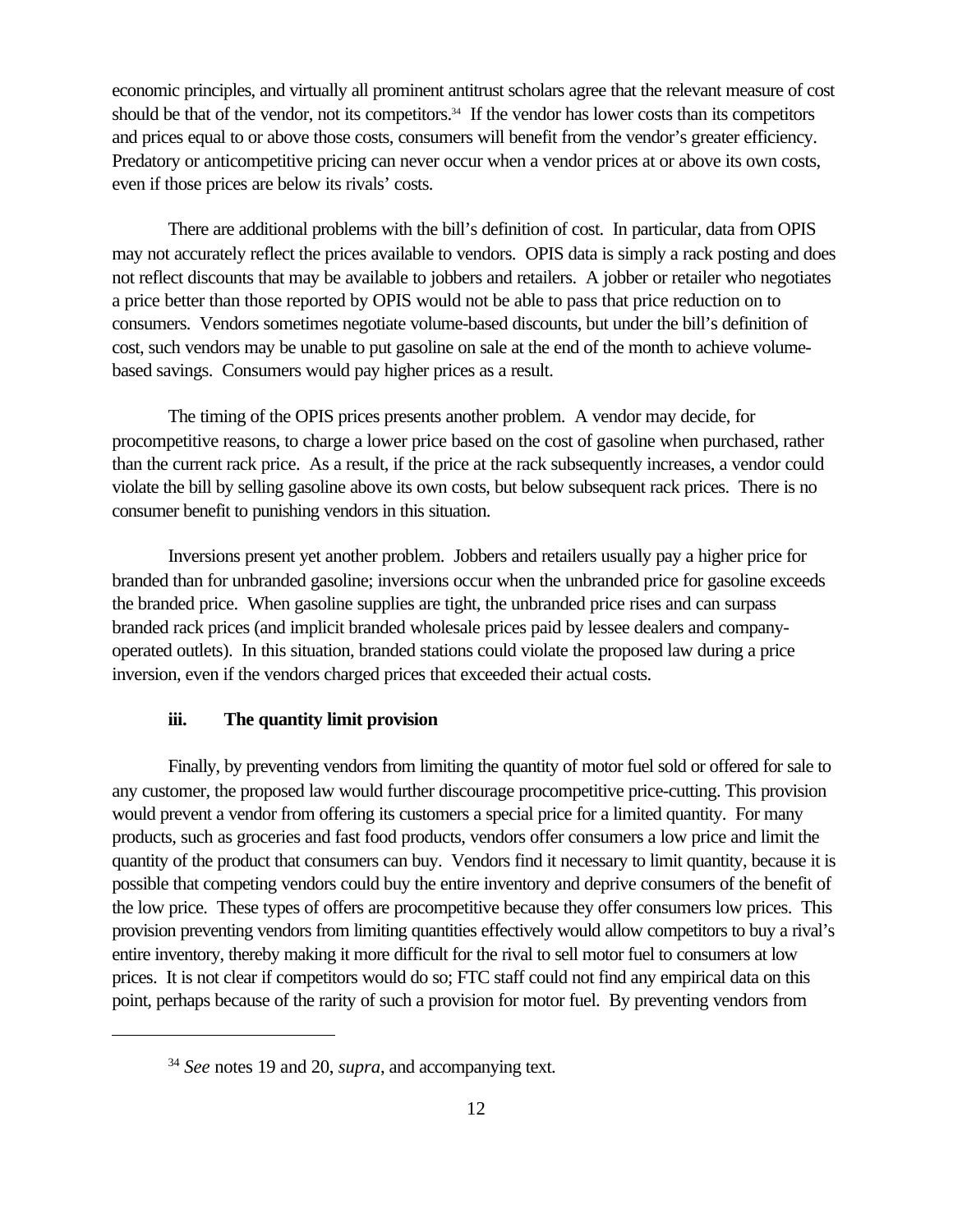limiting the quantity of motor fuel offered for sale, the provision could deter price-cutting while offering no benefits to consumers.35

<sup>35</sup> Federal antitrust law generally permits unilateral refusals to deal. *See United States v. Colgate & Co.*, 250 U.S. 300 (1919).